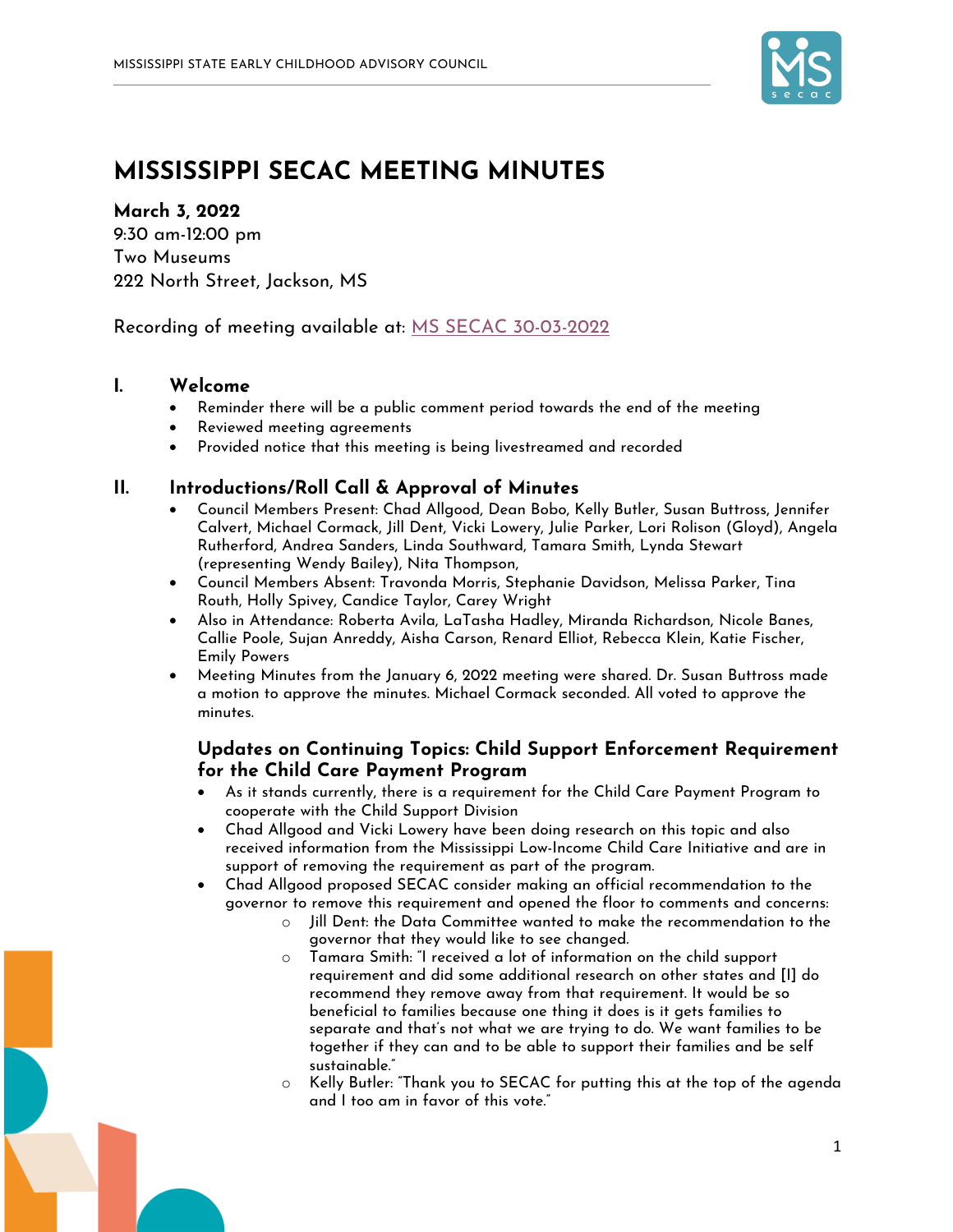

- $\circ$  Julie Parker: "I am very much in support of this initiative and very pleased that SECAC is making it a priority."
- o Jennifer Calvert: "I also support it. I think it's a good decision for us to make."
- o Susan Buttross: "I will pile on. As we've talked to parents throughout the state it is clearly a barrier and a difficulty so we support removing it."
- o Andrea Sanders: "In this particular program, the eligibility requirements already apply to working families and people pursuing a degree and particularly in my role as Commissioner of Child Protection Services, we're really focusing in the next 2-3 years on getting upstream from child abuse and really stabilizing families before that critical crisis occurs and/or stabilizing families quickly which is often a possibility once that first incident occurs, rather than pulling them in the system which is honestly never going to be a good substitute for families. I personally think the Child Care Development Fund offers some of the most potential for Mississippi of any government program. Getting children in good, quality child care early and allowing their parents the ability to work without fear of where their children are, without having to leave them with a 13-year-old brother because they don't have options, that's how to start to stop this cycle of violence within households."
- o Vicky Lowry: The Division of Early Childhood Care and Development at MDHS has been tracking this issue and following the research and studies coming out recently, including those from the Urban League, Zero to Three and the National Conference of State Legislators and it certainly shows a trend away from this requirement in other states and for all the reasons shared today their division likewise supports making this recommendation to the governor to see the Child Support Cooperation Requirement removed so it's not a barrier to families who are trying to seek employment."
- o Dean Bobo: "I am thankful that we are going to recommend removing this requirement for our parents."
- Jill Dent motioned they take a vote on making a formal recommendation to the governor's office of removing the Child Support Enforcement Rule as a requirement from the Child Care Subsidy Program. The motion was seconded from Kelly Butler. All voted in favor, none opposed. With a round of applause, the motion passed.

#### **III. SECAC Committee Updates**

- Workforce Development & Retention Committee: Kelly Butler reported they had a good committee meeting. They discussed the need for better training and taking a look at formal early childhood education programs training and reached out to the Department of Education for assistance collecting materials from institutions of higher education that are training these individuals. Dr. Davidson from JSU is helping on that project. They talked about creating a hub as a catalogue of resources for providers across the state. Dr. Buttross has already lifted a set of modules. They have also started to identify mechanisms for better compensation and benefits with help from Tamara Smith. They are also talking about parents as a pool of candidates for child care, particularly TANF recipients. They are conducting a landscape analysis of the type of professional development available. They are also looking at research around quality systems. Their next meeting is in April—their homework is to look at existing professional standards in Mississippi to make recommendations. They are also coordinating with the asset map team to lift up specific ideas they would like to see incorporated.
- Early Intervention Committee: Julie Parker reported the committee met on February 10<sup>th</sup>. The State Office of Early Intervention leadership attended and provided an overview and about where early intervention has been in the last seven years and where it is going. Tanya Wear from the Mississippi Ready Nation Project also shared insight about her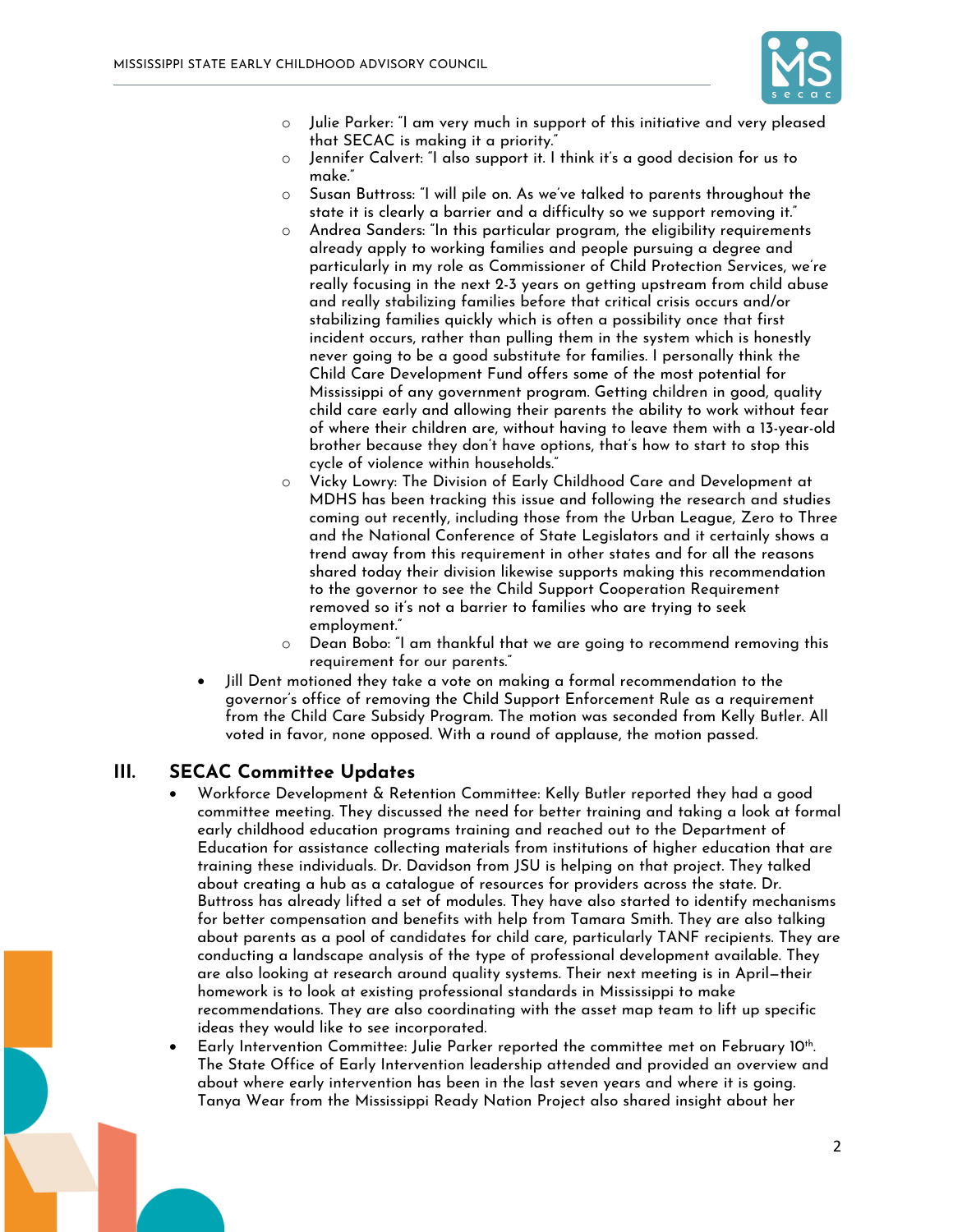

program serving young children with disabilities. In this initial meeting they looked at the mission and goals for subcommittee and reviewed the 4 charges but the purpose was to provide a foundation where EI has come from, where it is today and the state office plans for the future. The asset map should consider standards for workforce development and how EI standards are being addressed in pre-service programming as well. Next meeting is April 7th—link will be posted on SECAC website. The conversation will focus on state plans collectively how members will have a voice. Matt Williams' public comment was helpful as well.

- Policy Accountability & Data Committee: Jill Dent reported that the group met on February  $22<sup>nd</sup>$ . They spent a majority of their time discussing the Child Support Enforcement Requirement and the committee agreed about sentiments shared earlier in this meeting. They also discussed the longitudinal data system—looked at data in that system and will continue conversations about that and next steps to take.
	- $\circ$  Asset map and surveys: the group suggested that all the members receive a copy of the survey. Everyone was emailed the survey last week. Tamara Smith reviewed survey as a parent—40 questions felt too long. The survey says it will take 10-15 minutes but it took her closer to 20 minutes with her child nearby and noted many parents taking the survey will also be trying to get dinner on the table. Tamara would like to help distribute the survey to parents. Jill Dent noted the survey is comprehensive and is glad there are gift cards for those who respond. Susan Buttross noted trying to take the survey but getting stuck. The group asked if the survey can be shortened. Kelly suggested prioritizing the top 10 questions for respondents to answer or creating different optional sections for families to answer. Katie Fisher from Start Early noted trying to balance the broad scope of SECAC including the wide range of programs for birth to 8 and trying to be inclusive of all families—this resulted in a longer survey. There was an effort to keep it multiple choice and eliminate open-ended questions. There are two options: keep distributing the current survey as it is already out in the world (there were five respondents to date) or pause and shorten the survey. If the survey is paused, the asset map will be delayed. SECAC members would like to take a deeper look at the survey and give more formalized suggestions to shorten it. Because the asset map was a directive from the governor's office and the goal is to obtain good data and good information, Andrea and Chad will talk to Holly about next steps with a quick turnaround.
- Family Support and Access Committee: discussed improving access to information—the group is looking at Help Me Grow and what other states are doing as to not reinvent the wheel. The committee would like professional learning about mechanics and policy of CCPP so Vicki is coordinating with staff to arrange that. The committee can also help Vicki's office once data is presented.
- None of the committees had any further questions for discussion.

#### **IV. Regional Early Childhood Advisory Councils**

- Desire to increase access to SECAC and create a broader way to engage with stakeholders from around the state—regional councils could serve as feedback loops to the council.
- For the age range, Chad Allgood recommended birth-12 which is the age range served by child care. We undervalue how much after school programs impact children's lives.
- Michael Cormack represents K-12 and asked if there is an opportunity for SECAC to bring in other school district members, and whether there is a state that has adopted a regional model we could learn from.
- Angela Rutherford asked if SECAC members are standing this up or is there someone on the ground in each region.
- Chad Allgood noted it may work well to have a SECAC liaison to work with someone outside the council to do the long-term work. Andrea Sanders said we would like more engagement across the state and could have a formalized townhall in different regions. The more open, transparent and accessible, the quicker we can get to the work.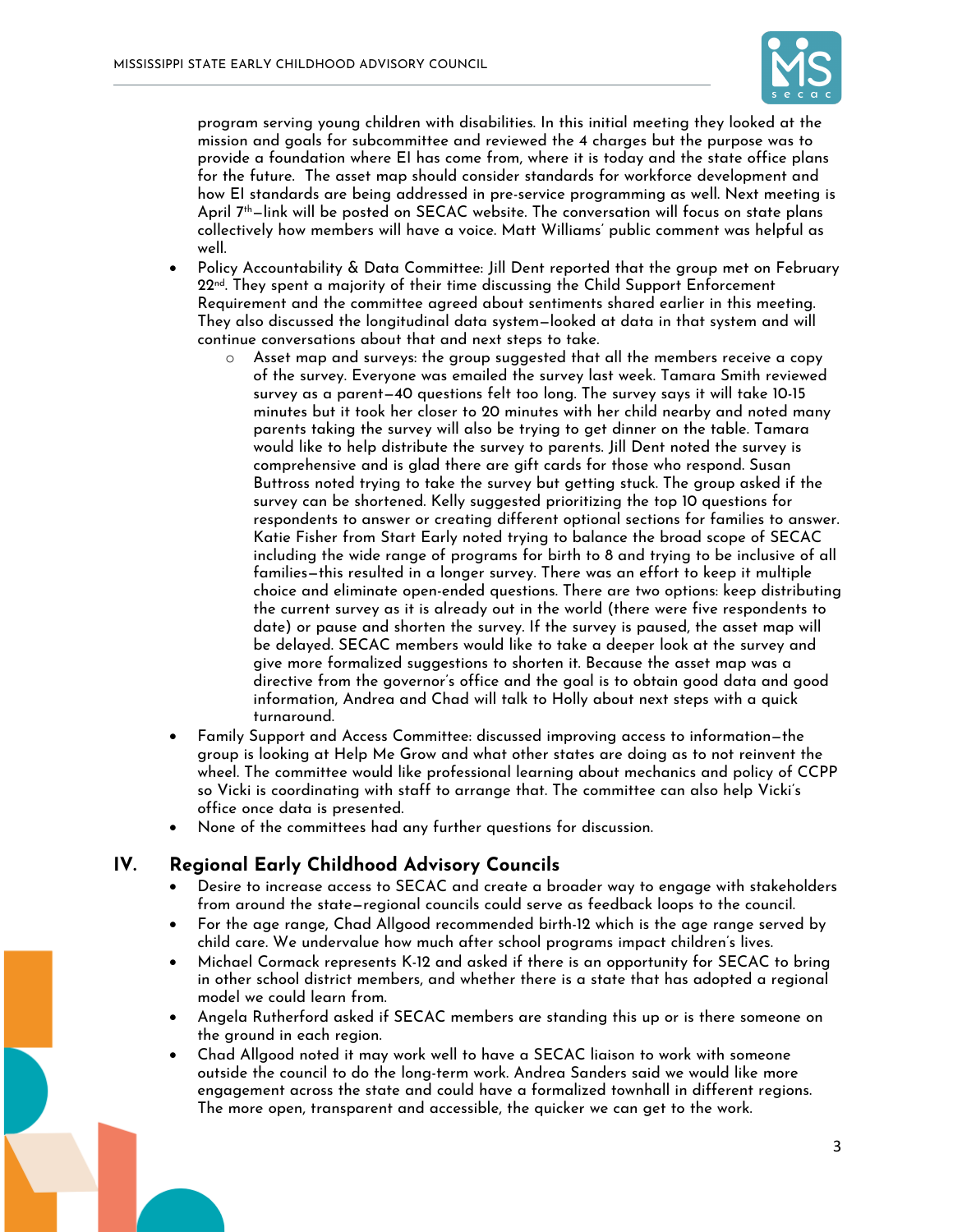

- Tamara Smith: this is an opportunity for parents to feel valued and heard.
- Angela Rutherford: this is a great avenue to explore—their committee can develop a system like this to build those hubs for families and providers.
- Chad Allgood: Head Start needs to be at that table because they have such an expansive way of serving families and we can learn a lot from them about how to serve families.
- The Bylaws Committee plus a few SECAC volunteers can do some initial research into other states who have something similar in place and can report at the next meeting what this may look like. Julie Parker and Michael Cormack volunteered.

## **VI. Asset Mapping Update**

- Introductions from Start Early and Fahrenheit: Aisha Carson and Renard Elliot from Fahrenheit will be supporting some of the communications and meeting notes and Rebecca Klein, Katie Fisher and Emily Powers from Start Early are assisting with the parent & provider surveys, focus groups, asset map and strategic vision.
	- o Family & Provider Survey: The focus groups are happening now so we will revisit plans for them to take the survey.
	- o Family & Provider Focus Groups & Interviews: the first provider focus group convened and we are starting to hear about experiences on the ground. MELA is recruiting and hosting in different regions around the state, including child care deserts. Participants in focus groups will receive compensation for their time. Please share any additional survey results or information you think would be helpful for the asset maps. The asset maps will also include Program Profiles—it will be helpful for SECAC to fact check and provide additional information. For the mini program profiles highlighting a handful of programs across the state, the group confirmed Gilmore and MS Building Blocks no longer exist. Families as Allies is active offers services through grant. Recommendations to add to the list: Family 2 Family Health Information Center at University of Southern Mississippi's Institute for Disability Studies and MLICCI's Employment Equity for Single Moms (EESM) program.
- Mississippi Thrive's Resource Maps: At the last meeting, SECAC discussed having a literal map of resources and that this already exists. Callie Poole with Mississippi Thrive presented the resource maps on their website. MS Thrive originally had a 3-year grant but has continued to receive funding. The push is to make the map sustainable. A part-time or fulltime employee could update and maintain the resource maps, with technical support from Dr. Anreddy as needed. They are in the process of adding resources to these maps and ensuring resources are available in different languages. If anyone has anything to add to the resource maps they can contact Mississippi Thrive. Kelly Butler asked how Mississippi Thrive's map interfaces with the SECAC asset map—the governor wants to know about fiscal resources that flows into the state. It's important to make sure this work is not replicated, and ultimately there is one place for people to go to for resources.

#### **VII. Public Comments**

- Chad Allgood asked if there were any public comments.
- One person provided comments in-person and two people provided comments on Zoom.

Delores Suel, President of the Child Care Directors' Alliance, said, "*I would first like to say hello. I* am the owner of Prep Co Tutorial Schools in Jackson and I am also President of the Child Care Directors Network. I would like to really thank the council for making the recommendation of removing the child support requirement. It has been a deterrent to many parents that were eligible for the program but could not receive the certificate. I notice you're doing a lot and I'm really happy of what I've heard today. I can see progress and I am really saying that from my heart but I do have concerns about the data you're asking for in many respects. I looked at the survey and it was long for parents it was long for me and I read everything. I called Tamara and I said it's a little long. There are many of us who don't have degrees and there are many parents who don't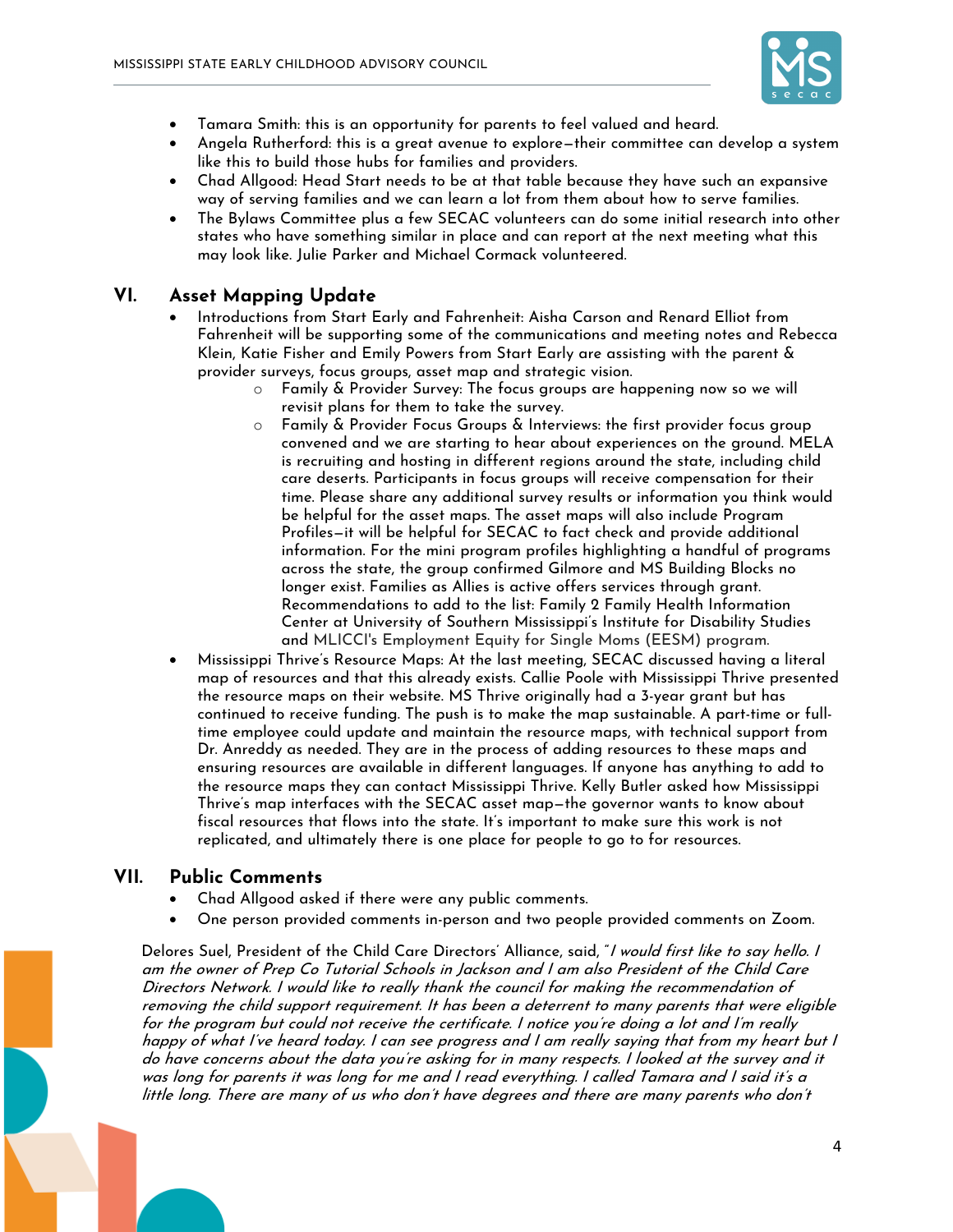

have as much as a high school education and have trouble helping their kids with their homework so we have to think about those things and do what we can. But be mindful when you're getting surveys that you are mindful of asking for private information. That is a pet peeve of mine and a concern and I think we're asking for a little too much private information. I ask that anything you do that you use identifiable numbers. It is very important because once the information is provided under the Privacy Act you can request it. You can say you won't give it out but under the Privacy Act and I've done some research on it you can request it and it's available. So we have to look at the different laws that apply and sometimes we don't realize they apply when we're making these decisions. On the advisory committee, it's been a recommendation of mine forever and Andrea can attest to that I would recommend that from the regions, you ask for recommendations for people to serve from those communities that people in that community know will do the work. Some of us just want to put things on our resume, but if you know a person that is really going to work I think some of the recommendations need to come from the community. I say the SECAC members should not be on everything. I say we probably need one person to serve in the areas but look at the community so you can get true information from people that are willing to serve and that are in support of children."

Carol Burnett, Mississippi Low-Income Child Care Initiative said, "Hello everyone. I am Carol Burnett with the Mississippi Low-Income Child Care Initiative and I also want to thank the members of SECAC for making the recommendation to remove the Child Support Requirement out of the Child Care Subsidy Program. You all know that we have worked on that for a very long time. I want to say a couple of things about how doing that is going to help with regard to achieving I think the governor's and other state leader's workforce goals specific to moving more people into the workforce and improving Mississippi's labor force participation rate. The state we owe a plan—the Workforce Investment Opportunity Act statewide plan is being written now it is due to be submitted by March 15th. That plan identifies single parent headed families as the largest number of families in Mississippi with barriers entering the workforce. Removing this Child Support Requirement is going to help that problem a lot. The WIOA plan identifies the need for child care as a primary need among our state's low-income working families who the child care program serves. I want to lift up a couple of things about the child care program that I think are helpful to making a workforce argument. One is that DHS reports last year there were over 35,000 children served in the child care subsidy program which is quite a large number, and the eligibility for child care is higher than most program. Child care is not TANF but eligibility goes up to 85% of the state's median income so a mom and a child can be eligible up to the mom's income of \$38,000 a year. If she has two children she can be eligible up to \$47,000 a year. Now the voucher she has if she earns more she pays more because it goes by a sliding fee scale that DHS sets up but all of those components of it in addition to the fact that parents have to meet a work requirement are all things that make it a very important workforce support and I believe those arguments would really be helpful to cite as you make your recommendation to Governor Reeves in support of removing the Child Support Requirement because those all speak to the ways it helps achieve the goal of increasing our state's workforce participation rate so thank you very much for taking that action today."

Roberta Avila said, "Thank you this is Roberta Avila. Can you hear me? Ok great. I coordinate the Child Care Leadership Team for the Child Care Initiative and I thank you for this opportunity to comment. First I want to thank all the SECAC members for their volunteer work on this council to create a renewed vision for the early childhood system. I think that is an awesome goal. I have two recommendations to SECAC and first I just want to thank you, thank you for moving forward with the recommendation to Governor Reeves to remove the Child Support Requirement. Making this recommendation will allow all parents who want to work to access affordable and safe child care while they support their family. My first recommendation is along those same lines. I ask the council continue to learn all you can about the other barriers to families who want to access the Child Care Payment Program. After my comments I will put these links in the chat so you can access them to see these other barriers. The first link I am going to give you is the Child Care Initiative's 2021 Survey of the Child Care Payment Program and we interviewed child care providers and you'll see those comments in that survey. Another link I am going to put in the chat is the Mississippi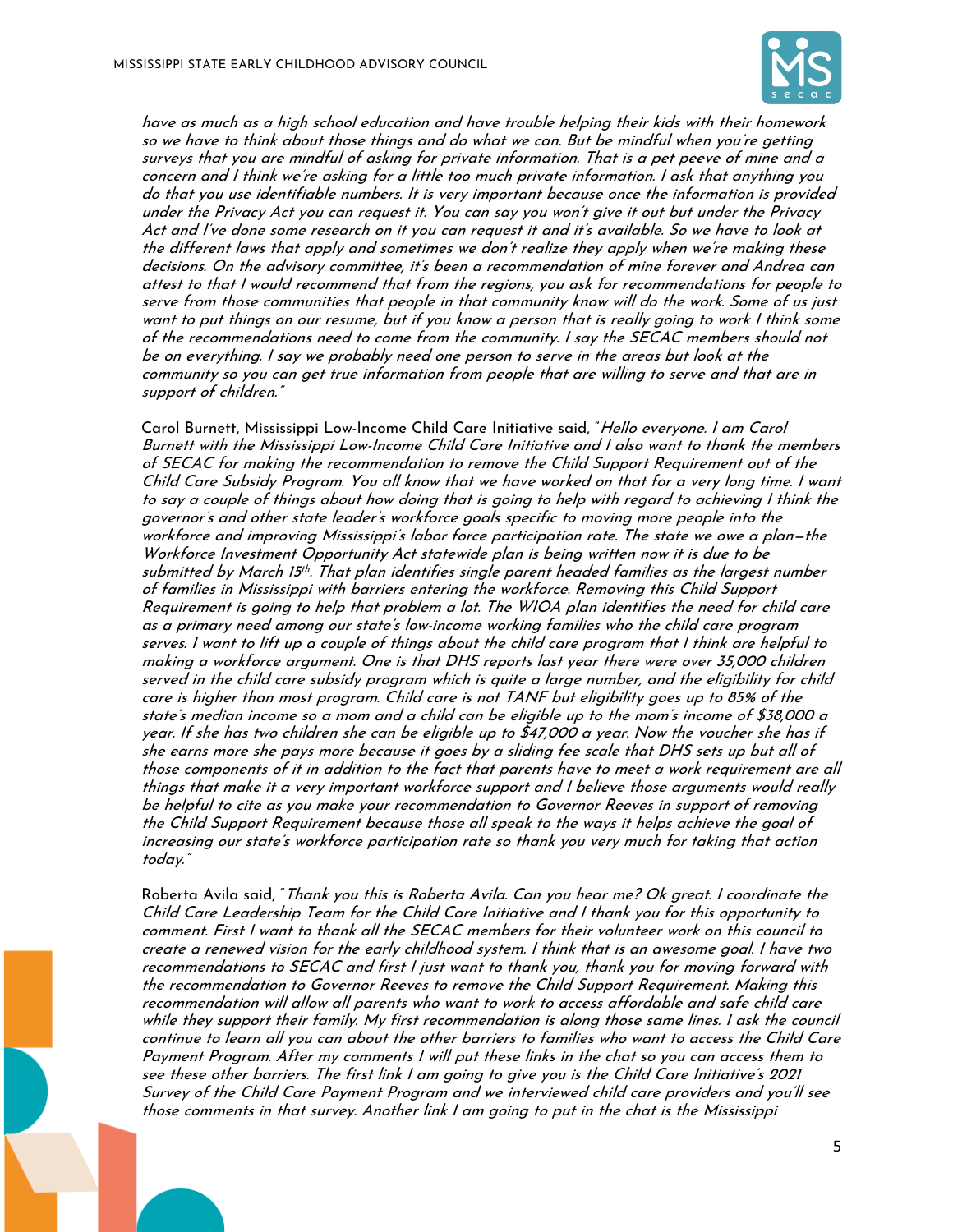

Department of Human Services 2021 Annual Report and when you click on that that link you can go in as well as to MDHS. But I want to reference page 16 on the number of children served in CCPP and also in that same report on Table A it shows respondents are reporting to barriers to accepting children receiving subsidies through the CCPP and some of the comments made were that paperwork is too difficult. I ask that we continue to look at ways to make it easier for parents to apply for CCPP. That report also states that addressing barriers through further education, subsidy rate adjustment, and streamlining enrollment and compliance processes could improve the participation. The second recommendation is that we ask that you recommend that DEECD serve more children in the Child Care Subsidy Program. We ask that you use the American Rescue Plan Act, the ARPA money to serve more kids. As you know, there are two buckets of money through ARPA. \$390 million has been allocated for the Child Care Strong Grants which has been implemented and child care providers are now utilizing those funds and then the state also received \$200 million to expand the Child Care Payment Program. These are child care development funds. CCD funds are discretionary funds. After the state has used the quality set aside for CCDF the remainder of those funds could be used to increase the number of children served. We understand that none of the funds in the second bucket—the \$200 million—have yet been spent. The money was received in 2021 and it needs to be obligated by September 30, 2023 and spent by September 30, 2024. By the Child Care Initiative's calculation, DEECD is only serving about 30% of eligible children leaving about 70% of kids unserved. These are children 0-12 and of course this includes children in the after school programs that Chad mentioned are a very important population to be served. In our calculation of the number of unserved, we use the lowest number of ineligible children who could be served. That is families who are income-eligible up to or below 85% of the family median income and families that meet work requirements which is working 25 hours or more. We took a generous and conversative approach to calculate the number of unserved children and by our calculation there are 121,000 eligible children. In DHS's 2021 annual report on page 16 they state that CCPP is serving 35,000 children. So using DEECD's numbers of children served and our calculation of the number of children eligible, DEECD is only serving 29% of the eligible population. So I'll put in the chat where you can review the MDHS 2021 report on number of children served. We used their number. We are in a moment where we can expand the Child Care Payment Program, and we see other states that are doing that during this time, like Georgia. Given the large unmet need in our state and addressing the issues using CCDF funds will make the CCPP more sustainable. Mississippi DHS has \$200 million and Health & Human Services is encouraging states to advertise the program and to do outreach. Thank you again for this opportunity to make comments and thank you so much for the recommendation to end the Child Support requirement."

## **VIII. Closing Remarks and Adjournment**

• Start Early will compile comments regarding the child support requirement recommendation to draft a letter from SECAC that incorporates those comments with an ask that everyone signs that letter. Docusign should be sufficient.

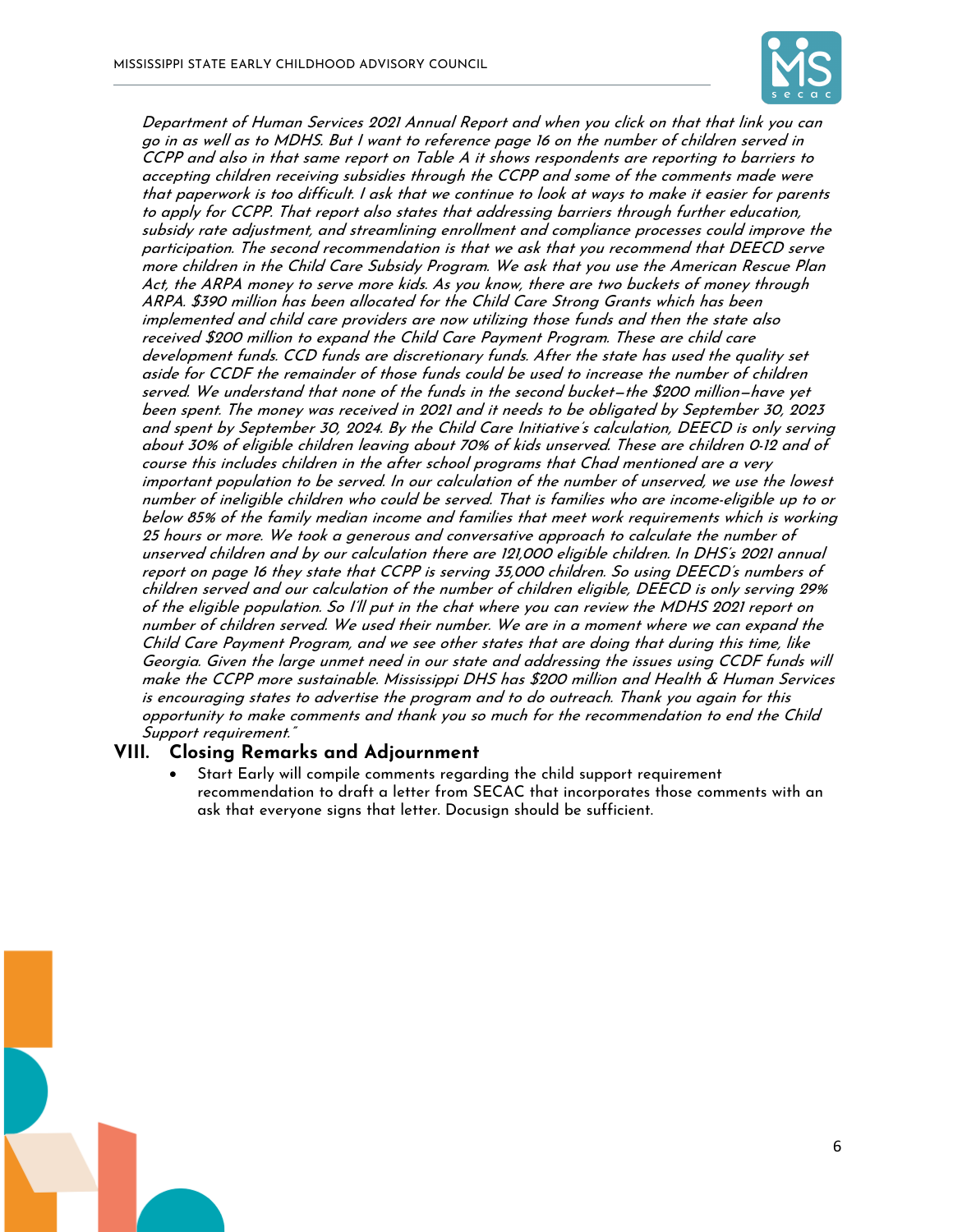

## **Appendix A. Zoom Meeting Chat Log**

09:35:42 From Felicia Thompson to Everyone:

Nita Thompson is signed in as Felicia Thompson

09:36:23 From Lynda Stewart to Everyone:

Good morning! I'm Lynda Stewart from DMH here for Wendy Bailey.

09:45:12 From Jennifer Calvert to Everyone:

yes

09:45:15 From annie bobo to Everyone:

YES

09:45:15 From Michael Cormack Jr. to Everyone:

Yes

09:45:17 From Lynda Stewart to Everyone:

Yes

09:49:08 From Patrina to Everyone:

Patrina Dace

09:50:13 From Katie Fisher to Everyone:

Hi, everyone! Could I request for the people in-person to say their name before they make their comment? It helps for the minutes, thank you!

09:52:00 From Katie Fisher to Everyone:

Thank you very much!

09:53:56 From Katie Fisher to Everyone: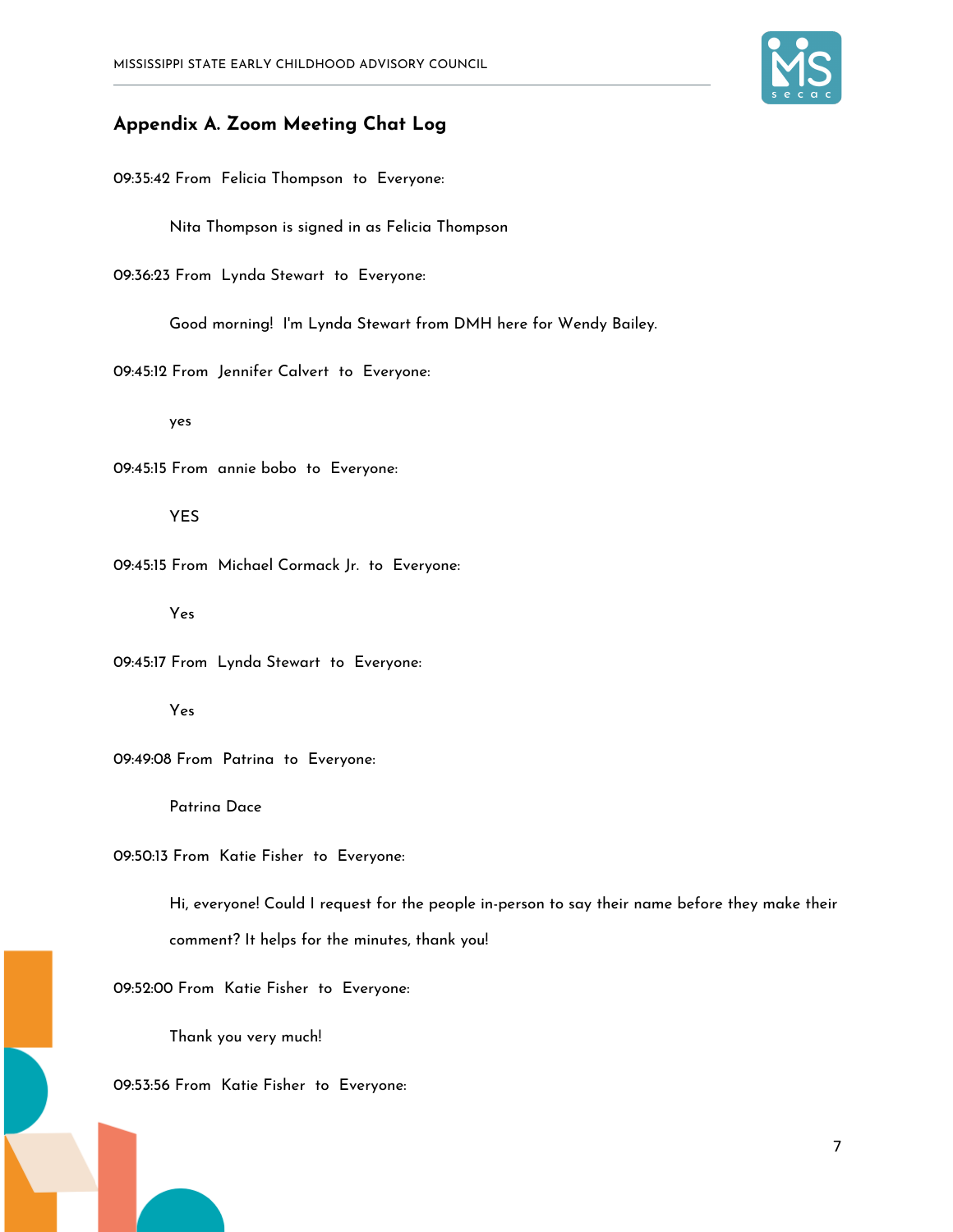

We got them - thanks!

09:56:02 From Felicia Thompson to Everyone:

y

09:56:10 From Michael Cormack Jr. to Everyone:

Yes

09:56:11 From annie bobo to Everyone:

YES

09:56:12 From Jennifer Calvert to Everyone:

yes

09:56:28 From Lynda Stewart to Everyone:

Yes

09:56:33 From iPad (2) to Everyone:

Yes

10:39:07 From Katie Fisher to Everyone:

Can whoever is the host of the meeting let Rebecca Klein out of the waiting room?

10:51:13 From Michael Cormack Jr. to Everyone:

I'm happy to assist with this effort.

11:05:47 From Kelly Butler to Everyone:

That is correct. MS Building Blocks no longer exists.

11:07:02 From Callie Poole, Mississippi State University SSRC to Everyone: